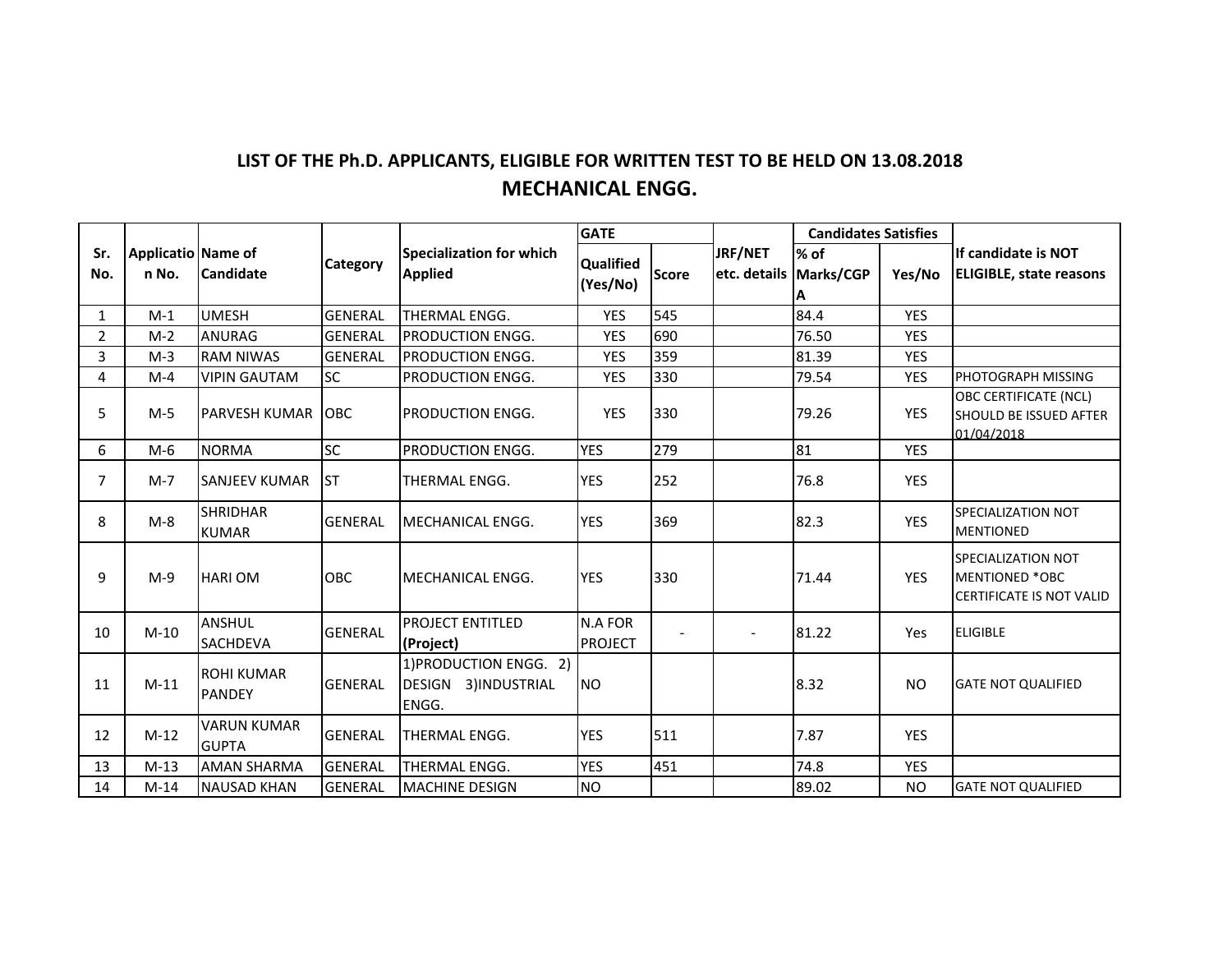| 15 | $M-15$ | <b>RAHUL</b><br>SRIVASTAVA            | <b>GENERAL</b> | THERMAL ENGG.                                | <b>YES</b> | 472 | 77.5            | <b>YES</b> |                                                                                        |
|----|--------|---------------------------------------|----------------|----------------------------------------------|------------|-----|-----------------|------------|----------------------------------------------------------------------------------------|
| 16 | $M-16$ | <b>MAHESH MARUTI</b><br><b>KANASE</b> | <b>GENERAL</b> | <b>DESIGN</b>                                | <b>YES</b> | 418 | 81.90           | <b>YES</b> |                                                                                        |
| 17 | $M-17$ | <b>MUKESH KUMAR</b>                   | lsc            | <b>THERMAL ENGG.</b>                         | <b>YES</b> | 345 | 6.729           | <b>YES</b> |                                                                                        |
| 18 | $M-18$ | AFROJ ALAM                            | <b>GENERAL</b> | <b>THERMAL ENGG.</b>                         | <b>YES</b> | 377 | 65.45           | <b>YES</b> |                                                                                        |
| 19 | $M-19$ | <b>RAJEEV KUMAR</b><br><b>PANDEY</b>  | <b>GENERAL</b> | <b>THERMAL ENGG.</b>                         | YES        | 446 | 86.63           | YES        |                                                                                        |
| 20 | $M-20$ | <b>NEERAJ KUMAR</b>                   | <b>SC</b>      | 1) INDUSTRIAL<br>2) PRODUCTION<br>3) THERMAL | <b>NO</b>  |     | 5.65/<br>74.43% | <b>NO</b>  | *CANDIDATE HAS DONE<br><b>M.TECH TWICE</b>                                             |
| 21 | $M-21$ | <b>VIRENDER KUMAR OBC</b>             |                | 1) DESIGN 2)<br><b>MANUFACTURING</b>         | <b>NO</b>  |     | 61.53           | <b>NO</b>  | <b>GATE NOT QUALIFIED</b>                                                              |
| 22 | $M-22$ | <b>GAMPALA</b><br>SRINIVASA RAO       | <b>SC</b>      | MECHANICAL ENGG.                             | <b>YES</b> | 271 | 5.88/<br>76.06% | YES*       | *CANDIDATE HAS DONE<br>M.TECH TWICE *ELIGIBLE<br><b>CONSIDERING HIGHER</b><br>%AGF     |
| 23 | $M-23$ | <b>GAURAV YADAV</b>                   | OBC            | <b>THERMAL DESIGN</b><br><b>PRODUCTION</b>   | <b>YES</b> | 647 |                 | <b>NO</b>  | *CGPA 8.78 UPTO 3RD<br>$*4TH$<br><b>SEMESTER</b><br><b>SEM DMC MISSING</b><br>(M TFCH) |
| 24 | $M-24$ | <b>AMIT KUMAR</b>                     | OBC            | PRODUCTION ENGG.                             | <b>NO</b>  |     | 77              | <b>NO</b>  | *GATE NOT QUALIFIED                                                                    |
| 25 | $M-25$ | <b>SHASHI KUMAR</b>                   | OBC            | PRODUCTION ENGG.                             | <b>YES</b> | 415 | 75.93           | <b>YES</b> |                                                                                        |
| 26 | $M-26$ | <b>ASHOK KUMAR</b><br><b>GAULA</b>    | <b>GENERAL</b> | PRODUCTION /<br><b>INDUSTRIAL ENGG.</b>      | <b>YES</b> | 496 | 81.8            | <b>YES</b> |                                                                                        |
| 27 | $M-27$ | <b>PRAVEEN KUMAR</b>                  | <b>OBC</b>     | PRODUCTION ENGG.                             | <b>YES</b> | 397 | 66.17           | YES*       | *OBC CERTIFICATE IS NOT<br><b>VALID</b>                                                |
| 28 | $M-28$ | <b>PAWAN KUMAR</b>                    | OBC            | PRODUCTION ENGG.                             | <b>YES</b> | 315 | 68.24           | YES*       | *OBC CERTIFICATE IS NOT<br><b>VALID</b>                                                |
| 29 | $M-29$ | <b>NAVDEEP</b>                        | <b>OBC</b>     | <b>DESIGN</b>                                | <b>YES</b> | 498 | 75.62           | YES*       | *OBC NOT VALID                                                                         |
| 30 | $M-30$ | <b>NEERAJ SAINI</b>                   | <b>OBC</b>     | <b>IMECHANICAL ENGG.</b>                     | <b>YES</b> | 348 | 8.82            | <b>NO</b>  | SPECIALIZATION NOT<br><b>MENTIONED</b>                                                 |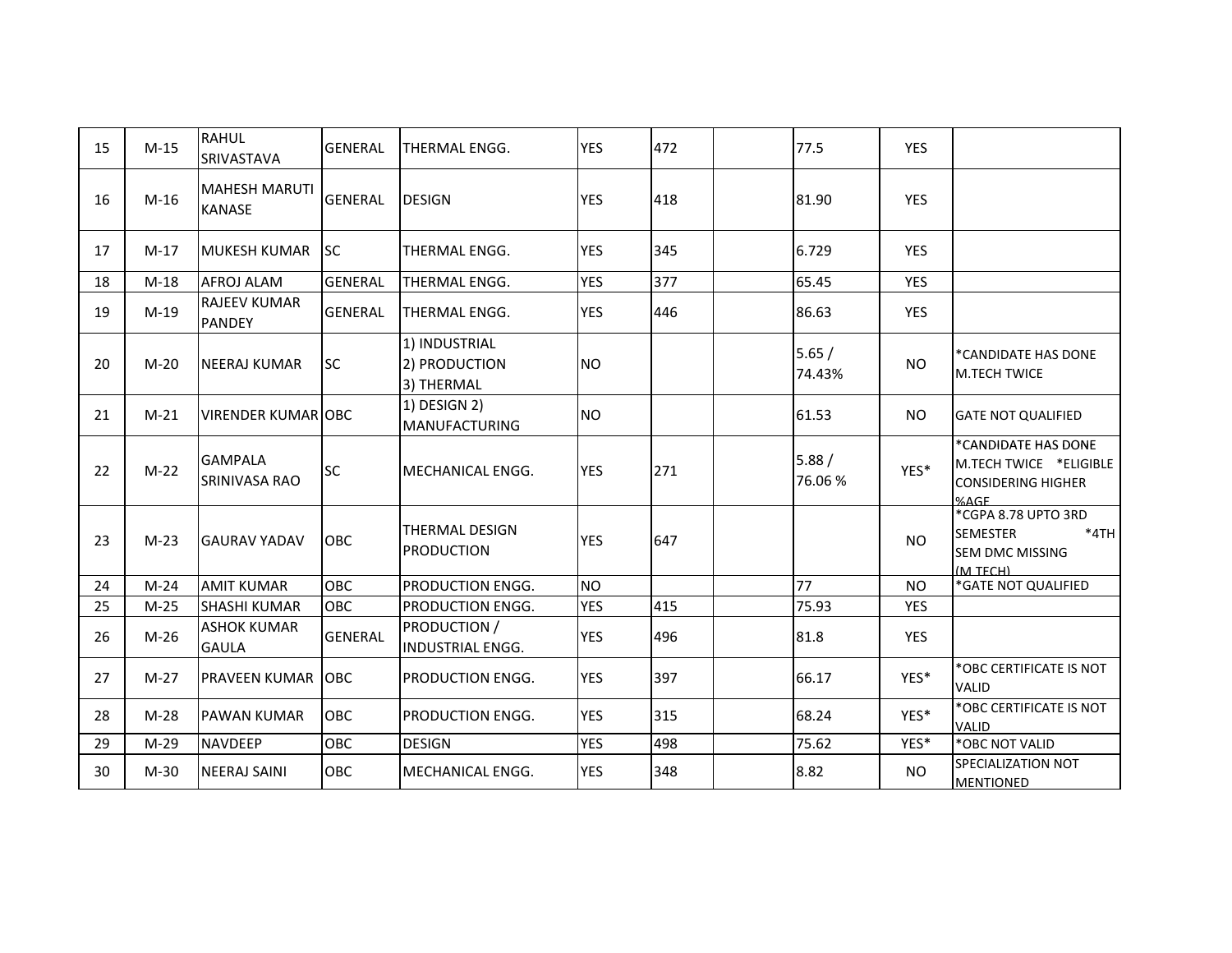| 31 | $M-31$ | <b>GOVIND PANWAR ISC</b>                            |                | <b>PRODUCTION ENGG.</b>                    | <b>YES</b> | 298 | 8.3043<br>UPTO 3RD<br><b>SEM</b> | <b>NO</b>  | * 4TH SEM DMC NOT<br>ATTACHED (M.TECH)                                           |
|----|--------|-----------------------------------------------------|----------------|--------------------------------------------|------------|-----|----------------------------------|------------|----------------------------------------------------------------------------------|
| 32 | $M-32$ | <b>NAVEEN KUMAR</b>                                 | <b>GENERAL</b> | <b>THERMAL ENGG.</b>                       | <b>YES</b> | 384 | 76.5                             | <b>YES</b> |                                                                                  |
| 33 | $M-33$ | <b>NEERAJ KAMBOJ</b>                                | <b>OBC</b>     | PRODUCTION ENGG.                           | <b>YES</b> | 305 | 7.56                             | YES*       | *OBC CERTIFICATE NOT<br><b>ATTACHED</b>                                          |
| 34 | $M-34$ | JITENDER DAHIYA                                     | <b>GENERAL</b> | PRODUCTION /<br>INDUSTRIAL ENGG.           | <b>NO</b>  |     | 8.068                            | <b>NO</b>  | <b>GATE NOT QUALIFIED</b>                                                        |
| 35 | $M-35$ | PARAMVEER<br><b>KANG</b>                            | <b>GENERAL</b> | MECHANICAL ENGG.                           | <b>YES</b> | 457 | 73.5                             | <b>YES</b> | SPECIALIZATION NOT<br><b>MENTIONED</b>                                           |
| 36 | $M-36$ | <b>KARTIK PAWAR</b>                                 | <b>GENERAL</b> | <b>DESIGN</b>                              | <b>NO</b>  |     | 80.6                             | <b>NO</b>  | <b>GATE NOT QUALIFIED</b>                                                        |
| 37 | $M-37$ | <b>CHANDRA</b><br><b>BHUSHAN</b><br><b>TRIPATHI</b> | <b>GENERAL</b> | THERMAL ENGG.                              | <b>NO</b>  |     |                                  | <b>NO</b>  | <b>GATE NOT QUALIFIED</b>                                                        |
| 38 | $M-38$ | NIDHI DIXIT                                         | <b>GENERAL</b> | <b>PRODUCTION ENGG.</b>                    | <b>YES</b> | 571 | 8.167                            | <b>YES</b> |                                                                                  |
| 39 | M-39   | <b>DISHANT</b><br><b>TANWAR</b>                     | SC             | <b>THERMAL DESIGN</b><br><b>PRODUCTION</b> | <b>YES</b> | 362 | 6.42                             | YES        |                                                                                  |
| 40 | $M-40$ | <b>RAVIN</b>                                        | <b>GENERAL</b> |                                            | <b>NO</b>  |     |                                  | <b>NO</b>  | SPECIALIZATION NOT<br>MENTIONED GATE NOT<br><b>OUALIFIED</b>                     |
| 41 | $M-41$ | <b>PARMOD KUMAR</b>                                 | <b>SC</b>      | PRODUCTION ENGG.                           | <b>NO</b>  |     | 7.51                             | <b>NO</b>  | <b>GATE NOT QUALIFIED</b>                                                        |
| 42 | $M-42$ | <b>KAPIL</b>                                        | SC             | THERMAL ENGG.                              | <b>YES</b> | 491 | 75.4                             | <b>YES</b> |                                                                                  |
| 43 | $M-43$ | <b>ABHINAV BHARTI</b>                               | <b>ISC</b>     | PRODUCTION ENGG.                           | <b>YES</b> | 234 | 72                               | <b>YES</b> |                                                                                  |
| 44 | $M-44$ | <b>SHRAJAL GUPTA</b>                                | <b>GENERAL</b> | PRODUCTION ENGG.                           | <b>YES</b> | 475 | 8.9                              | YES*       | *4TH DMC OF M.TECH NOT<br><b>ATTACHED</b><br>$*$ FEE<br><b>RECEIPT NOT FOUND</b> |
| 45 | $M-45$ | ATUL KUSHWAHA                                       | <b>OBC</b>     | PRODUCTION ENGG.                           | <b>YES</b> | 635 | 82.5                             | <b>YES</b> | *OBC CERTIFICATE NOT<br><b>VALID</b>                                             |
| 46 | M-46   | <b>EKTA</b>                                         | OBC            | PRODUCTION /<br><b>INDUSTRIAL ENGG.</b>    | <b>YES</b> | 356 | 84.26                            | YES**      | *OBC CERTIFICATE IS NOT<br><b>VALID</b><br>**M.TECH 4TH<br>SEM DMC NOT AVAILABLE |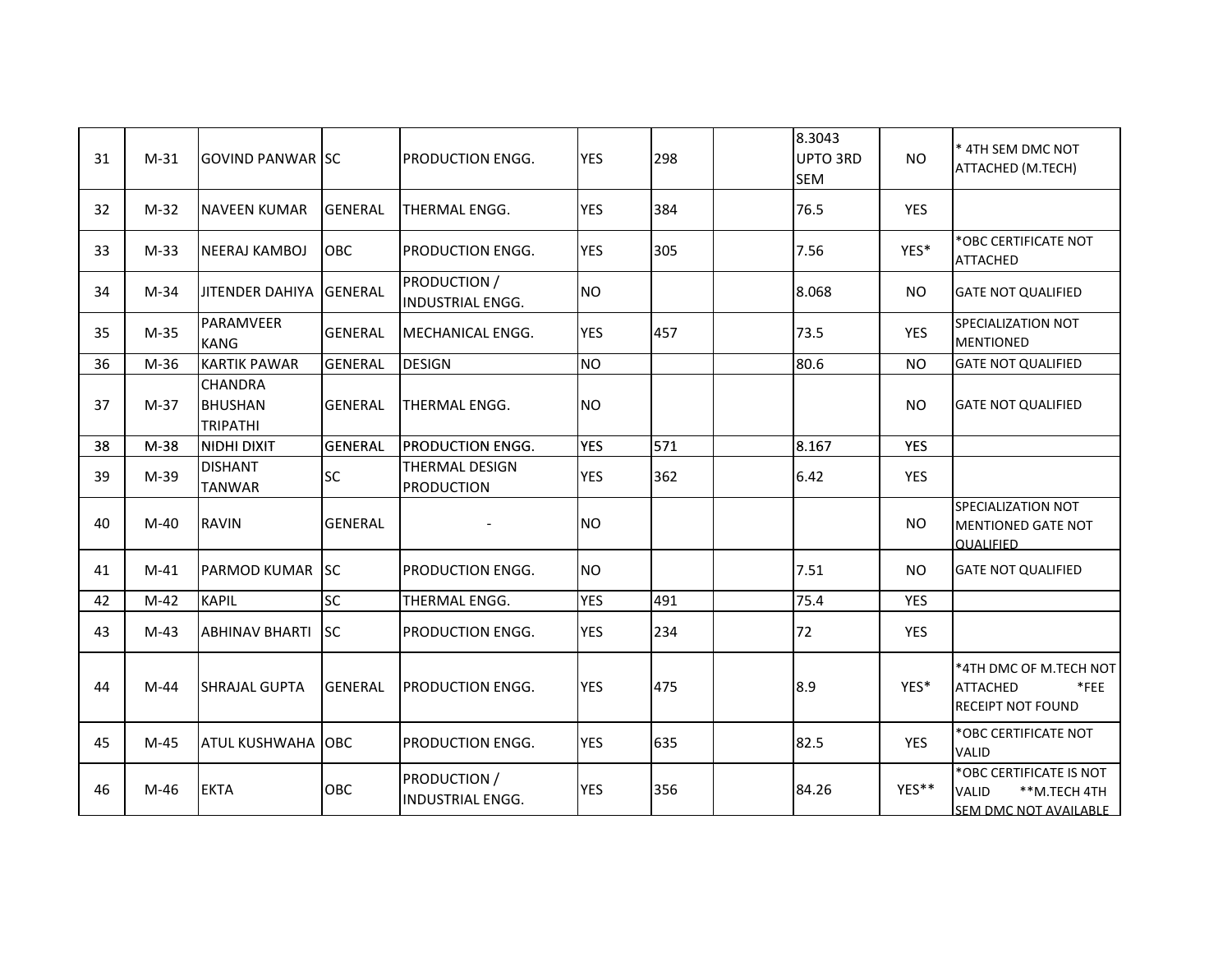| 47 | $M-47$ | <b>ABHISHEK</b><br><b>DHIMAN</b>     | OBC            | THERMAL ENGG.           | <b>YES</b>                                       | 574 | 8.0968 | <b>YES</b> | *OBC CERTIFICATE IS NOT<br><b>VALID</b>     |
|----|--------|--------------------------------------|----------------|-------------------------|--------------------------------------------------|-----|--------|------------|---------------------------------------------|
| 48 | $M-48$ | <b>AJEET SINGH</b><br><b>CHAUHAN</b> | <b>ST</b>      | <b>THERMAL ENGG.</b>    | <b>YES</b>                                       | 273 | 60.8   | <b>YES</b> |                                             |
| 49 | M-49   | <b>SUNIL KUMAR</b>                   | <b>GENERAL</b> | THERMAL ENGG.           | <b>NO</b>                                        |     | 73.59  | <b>NO</b>  | <b>GATE NOT QUALIFIED</b>                   |
| 50 | $M-50$ | <b>RAJESH JAIN</b>                   | <b>GENERAL</b> | <b>PRODUCTION ENGG.</b> | <b>YES</b>                                       | 479 | 85.1   | <b>YES</b> |                                             |
| 51 | $M-51$ | <b>TARAN</b>                         | <b>GENERAL</b> | <b>DESIGN</b>           | <b>NO</b>                                        |     | 73.06  | <b>NO</b>  | <b>GATE NOT QUALIFIED</b>                   |
| 52 | $M-52$ | NIDHI SINDHU                         | <b>GENERAL</b> | PRODUCTION ENGG.        | <b>NO</b>                                        |     | 73.79  | <b>NO</b>  | <b>GATE NOT QUALIFIED</b>                   |
| 53 | $M-53$ | <b>MANISH</b><br>SANSERWAL           | <b>GENERAL</b> | THERMAL ENGG.           | <b>NO</b>                                        |     | 8.43   | <b>NO</b>  | <b>GATE NOT QUALIFIED</b>                   |
| 54 | $M-54$ | <b>VISHAL SHARMA</b>                 | <b>GENERAL</b> | <b>THERMAL ENGG.</b>    | <b>YES</b>                                       | 529 | 78.67  | <b>YES</b> |                                             |
| 55 | $M-55$ | <b>VINAY KUMAR</b>                   | OBC            | PRODUCTION ENGG.        | <b>YES</b>                                       | 335 | 80     | <b>YES</b> |                                             |
| 56 | M-56   | <b>HARPAL SINGH</b><br><b>KALRA</b>  | <b>GENERAL</b> | <b>THERMAL ENGG.</b>    | <b>NO</b>                                        |     | 73.35  | <b>NO</b>  | <b>GATE NOT QUALIFIED</b>                   |
| 57 | $M-57$ | <b>ANKIT PANGHAL</b>                 | <b>OBC</b>     | <b>THERMAL ENGG.</b>    | <b>YES</b>                                       | 326 | 80.7   | YES*       | *OBC CERTIFICATE IS NOT<br>VALID            |
| 58 | M-58   | <b>VIKRANT KUMAR</b>                 | OBC            | <b>THERMAL ENGG.</b>    | <b>YES</b>                                       | 402 | 81.87  | YES*       | *OBC CERTIFICATE IS NOT<br><b>VALID</b>     |
| 59 | $M-59$ | <b>MANOJ PANDEY</b>                  | <b>GENERAL</b> |                         | <b>NOT</b><br><b>ATTACHE</b><br>D (GATE<br>CARD) |     |        | <b>NO</b>  | *NO SUPPORTING<br><b>DOCUMENTS ATTACHED</b> |
| 60 | M-60   | <b>ASAF HANIEF</b><br><b>KOHLI</b>   | <b>ST</b>      |                         | <b>NO</b>                                        |     | 68     | NO.        | <b>GATE NOT QUALIFIED</b>                   |
| 61 | $M-61$ | <b>VIJAY GAJRAJ</b>                  | <b>SC</b>      |                         | <b>YES</b>                                       | 283 | 84     | YES        | *SPECIALIZATION NOT<br><b>MENTIONED</b>     |
| 62 | $M-62$ | <b>JANENDER</b><br><b>KUMAR</b>      | <b>GENERAL</b> | <b>INDUSTRIAL ENGG.</b> | <b>NO</b>                                        |     | 73.13  | <b>NO</b>  | <b>GATE NOT QUALIFIED</b>                   |
| 63 | $M-63$ | <b>RUPESH KUMAR</b>                  | <b>OBC</b>     | THERMAL ENGG.           | <b>YES</b>                                       | 551 | 62.53  | <b>YES</b> | OBC CERTIFICATE IS NOT<br><b>VALID</b>      |
| 64 | M-64   | <b>SUBBA RAO</b><br><b>CHAMARTHI</b> | OBC            | THERMAL ENGG.           | <b>YES</b>                                       | 340 | 8.39   | YES        | OBC CERTIFICATE IS NOT<br>VALID             |